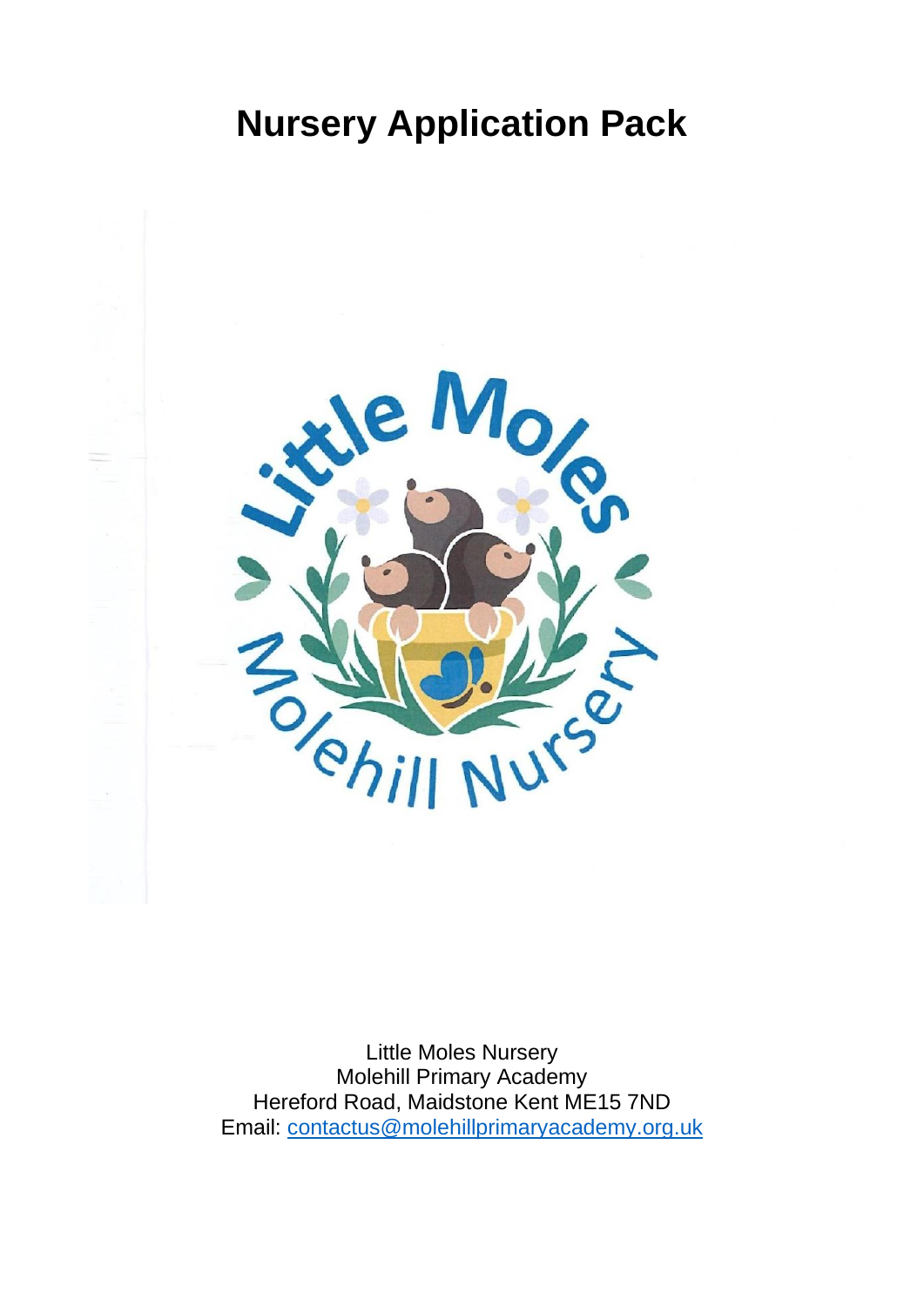# **Little Moles Nursery**

### **Information**

Thank you for applying for a place at Little Moles Molehill Nursery, Molehill Primary Academy. Our Nursery provides care for children from the age of 3 years and is open Monday – Friday  $9.00$ am –  $3.30$ . We accept the 15 hrs of free funding from the term after your child's third birthday. Children can attend from the age of three but this will be fully chargeable (subject to availability).

All three and four year olds in England currently receive 15 hours a week government funded early education. If parents live and work in England, three and four year olds may be entitled to 30 hours funded childcare per term per week. If you are eligible you will be entitled to access the 30 hours from the start of the term after your child's third birthday.

Visit the childcare choices website to find out more information on childcare entitlements:<https://www.childcarechoices.gov.uk/>

Use this childcare calculator to check what help you can get with childcare costs: [https://www.gov.uk/childcare](https://www.gov.uk/childcare-calculator?utm_source=childcarechoices&utm_medium=microsite)[calculator?utm\\_source=childcarechoices&utm\\_medium=microsite](https://www.gov.uk/childcare-calculator?utm_source=childcarechoices&utm_medium=microsite)

If you wish your child to start nursery from their third birthday, before being eligible for funding, this will be fully chargeable (every session they attend will be charged at £5 per hour)

We currently have two intakes into Nursery, September and January.

The cost of a child staying outside of the free sessions (9.00-12.00 or 12.30-3.30) is £5 per hour.

If you are eligible to access the 30 hours of funded childcare, the all day session will run from 9.00-3.00.

Lunch: Children have a choice of bringing a packed lunch from home or having a cooked dinner for an additional cost of £2.45 per day.

Please be aware, all children must be collected promptly, any late collections will result in a charge of £1.00 per minute.

We require a month's notice in writing if you choose to leave the nursery and move to another setting.

### **Uniform**

The uniform within our nursery consists of:

- Navy blue sweatshirt/jumper
- Tracksuit or leggings or shorts in the summer (no denim)
- Girls are welcome to wear a navy blue gingham dress during the summer months
- Footwear should be Velcro shoes to promote the children's independence
- Wellies for outdoor/wet activities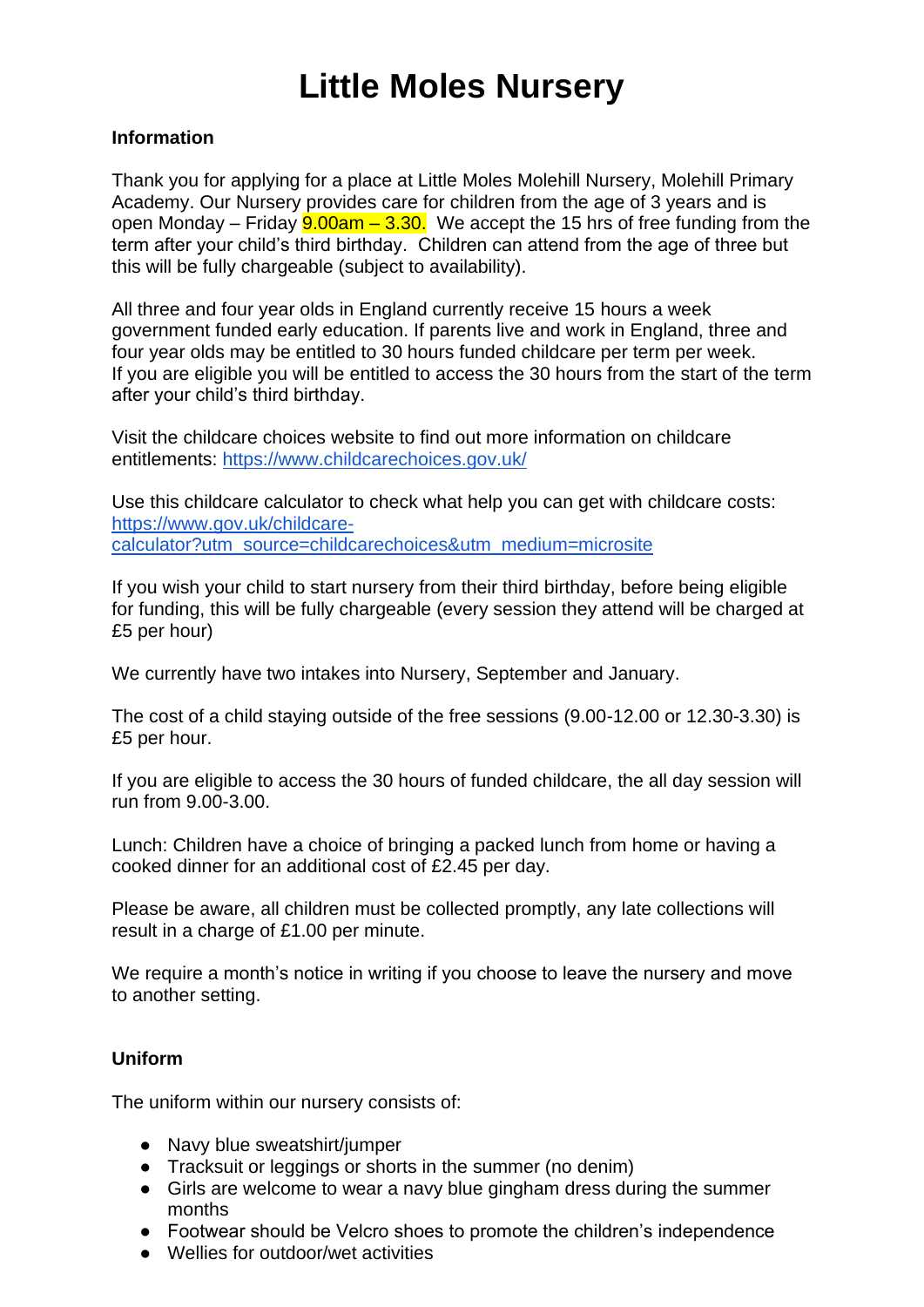- An all weather puddle suit for our forest school sessions
- A named bag containing a change of clothes should your child need them
- A named water bottle
- A named suntan lotion bottle for the warmer weather

**We ask that all clothing and belongings are clearly named**

## **Littles Moles Nursery Enrolment Form**

| Name of Child:                       |                                                                                                                                                                                                                                                                                                                                                   | Male/Female |
|--------------------------------------|---------------------------------------------------------------------------------------------------------------------------------------------------------------------------------------------------------------------------------------------------------------------------------------------------------------------------------------------------|-------------|
| Date of Birth:                       |                                                                                                                                                                                                                                                                                                                                                   |             |
| Child's Nationality:                 |                                                                                                                                                                                                                                                                                                                                                   |             |
| What is your child's Ethnic<br>Group | Circle one option that best describes your ethnic group or background:<br><b>White</b><br>1. English/Welsh/Scottish/Northern Irish/British<br>2. Irish<br>3. Gypsy or Irish Traveller<br>4. Any other White background<br><b>Mixed/Multiple Ethnic Groups</b><br>5. White and Black Caribbean<br>6. White and Black African<br>7. White and Asian |             |
|                                      | 8. Any other Mixed/Multiple ethnic background<br><b>Asian/Asian British</b>                                                                                                                                                                                                                                                                       |             |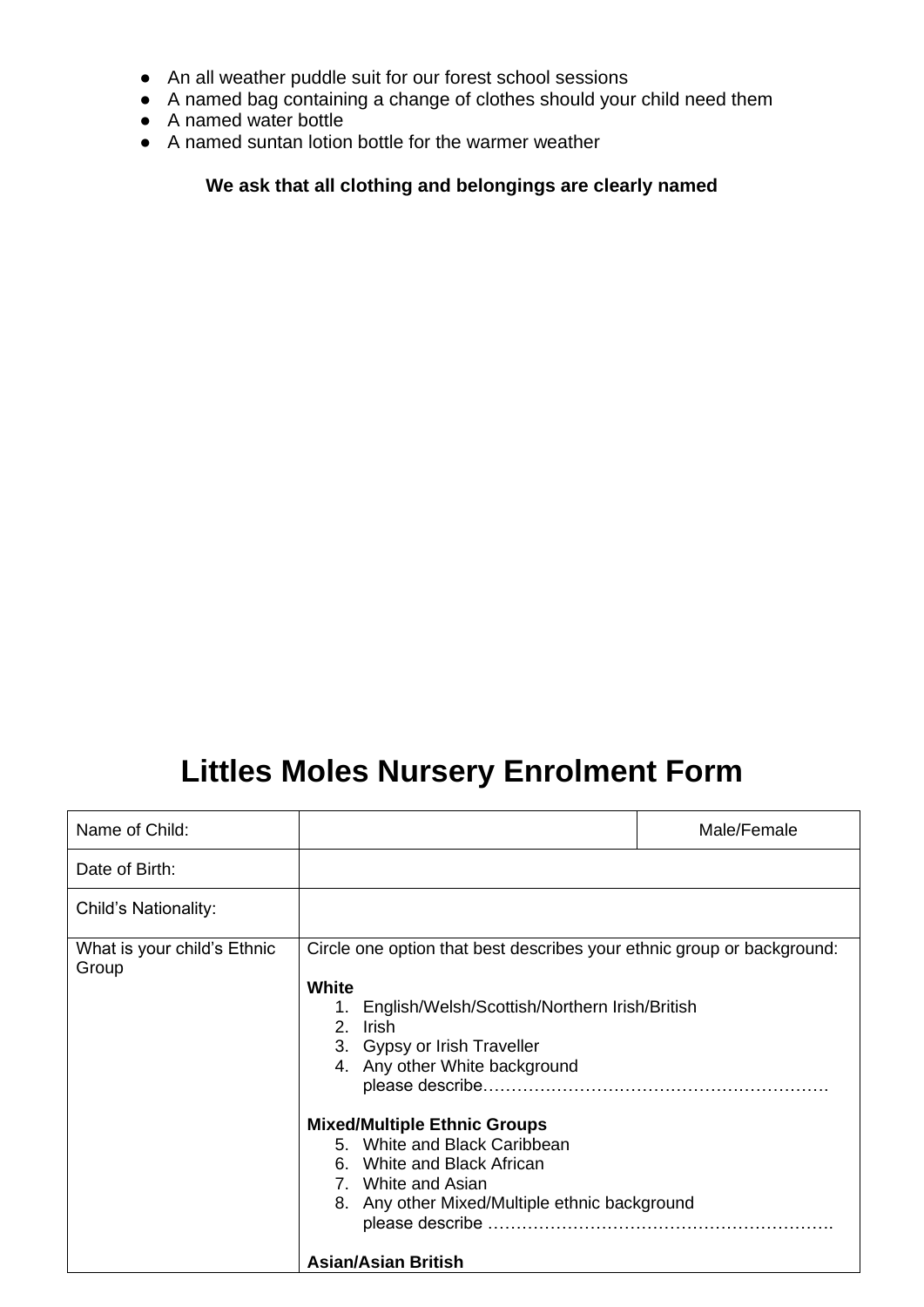|                                                                                                                    | 9. Indian<br>10. Pakistani<br>11. Bangladeshi<br>12. Chinese<br>13. Any other Asian background                                                                            |                                                     |
|--------------------------------------------------------------------------------------------------------------------|---------------------------------------------------------------------------------------------------------------------------------------------------------------------------|-----------------------------------------------------|
|                                                                                                                    | <b>Black/African/Caribbean/Black British</b><br>14. African<br>15. Caribbean<br>16. Any other Black/African/Caribbean background<br><b>Other Ethnic Group</b><br>17. Arab |                                                     |
| Religion:                                                                                                          |                                                                                                                                                                           |                                                     |
| Home Language:                                                                                                     |                                                                                                                                                                           |                                                     |
| Does your child receive any<br>support for a learning<br>disability or disabilities? If<br>yes please give details | Communication and Interaction<br>Social, Emotional and Mental Health                                                                                                      | Cognitive and Learning<br>Sensory and / or Physical |

# **Parent / Guardian / Emergency Contact Details**

| Parent / Guardian<br>Name 1:                      |  |
|---------------------------------------------------|--|
| Address of Parent /<br>Guardian 1:                |  |
| <b>Contact Numbers of</b><br>Parent / Guardian 1: |  |
| Email address:                                    |  |
|                                                   |  |
| Parent / Guardian<br>Name 2:                      |  |
|                                                   |  |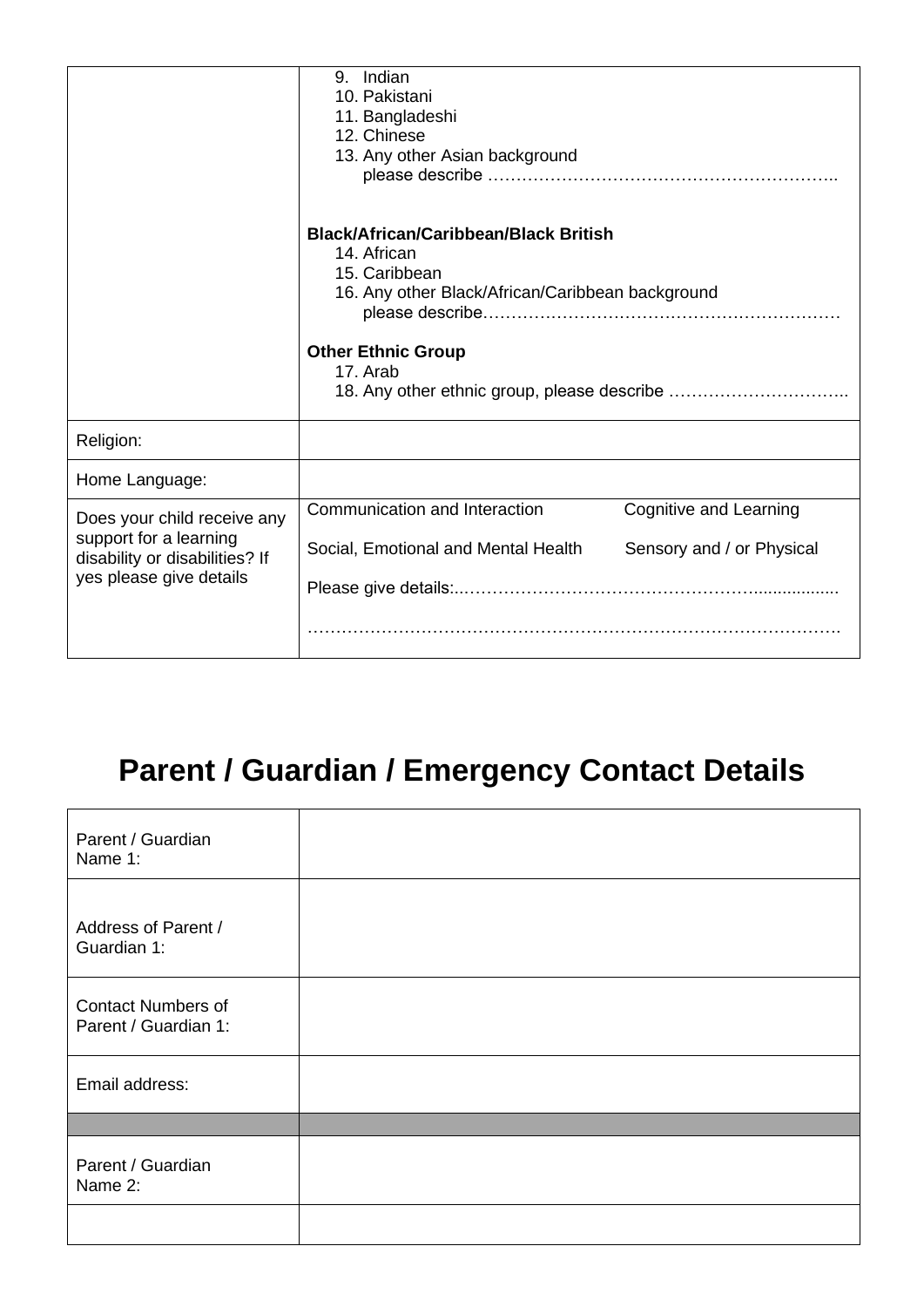| Address of Parent /<br>Guardian 2:                |  |
|---------------------------------------------------|--|
| <b>Contact Numbers of</b><br>Parent / Guardian 2: |  |
| Email address:                                    |  |
|                                                   |  |
| <b>Alternative Contact</b><br>Name:               |  |
| <b>Alternative Contact</b><br>Address:            |  |
| <b>Alternative Contact</b><br>Number:             |  |
| Relationship to Child:                            |  |
|                                                   |  |

## **Medical Details**

| Name of Doctor:                                   |                       |                |            |
|---------------------------------------------------|-----------------------|----------------|------------|
| Address of Surgery:                               |                       |                |            |
| Telephone Number of<br>surgery:                   |                       |                |            |
| Immunisation - please<br>circle those received    | <b>Whooping Cough</b> | Polio          | Diphtheria |
|                                                   | <b>Meningitis</b>     | <b>Tetanus</b> | <b>MMR</b> |
| <b>Medical Conditions</b><br>(Asthma. Eczema etc) |                       |                |            |
|                                                   |                       |                |            |
| Any Allergies:                                    |                       |                |            |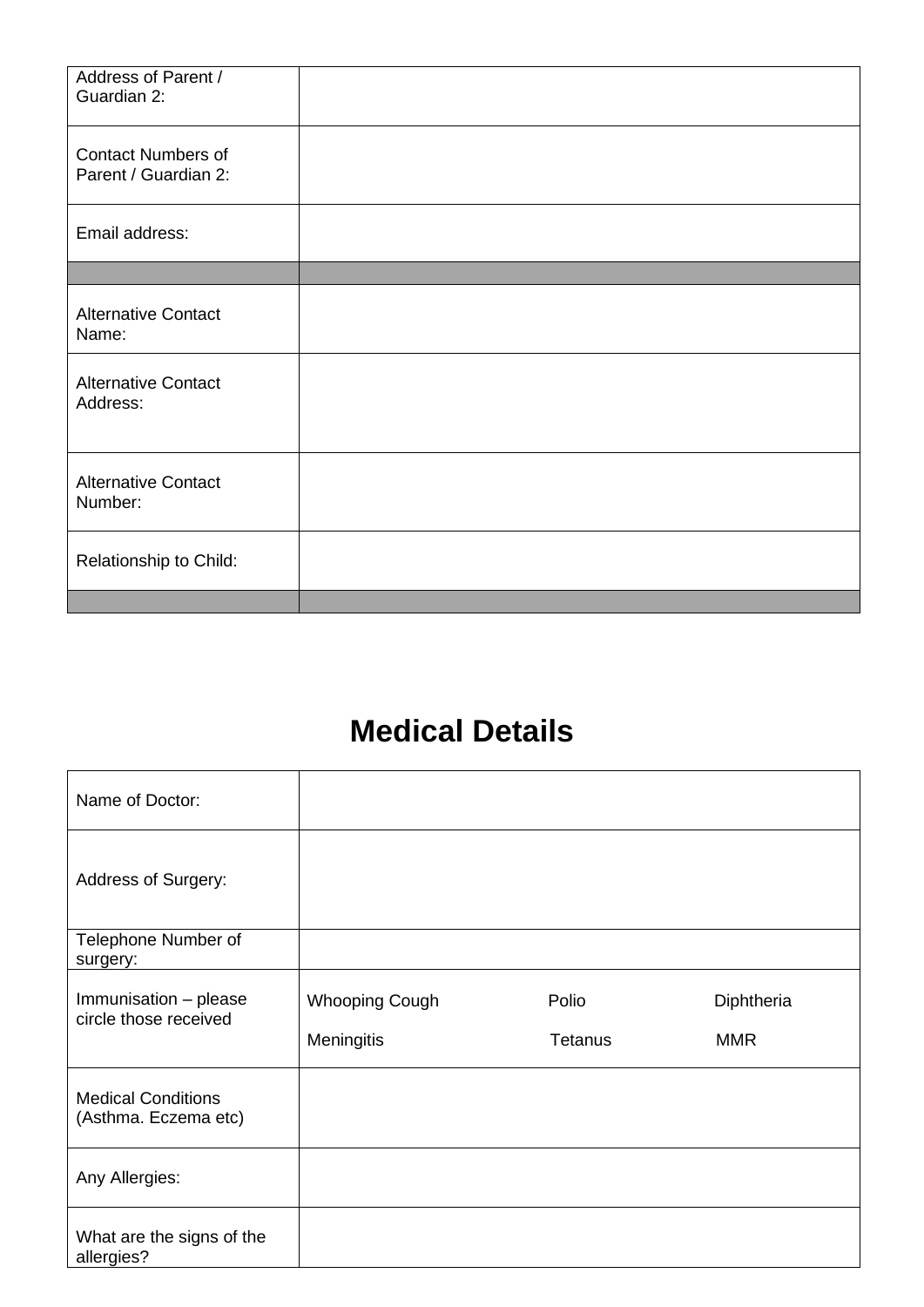| Regular medication:                                             |  |
|-----------------------------------------------------------------|--|
| Prohibited food:                                                |  |
| Previous illness (e.g.<br>measles, mumps, etc)                  |  |
| Health Visitor's Name:                                          |  |
| How many weeks' gestation<br>was your child born?               |  |
| (This helps us support children<br>who were premature at birth) |  |

### **Consent Forms**

#### **Please complete the forms below, deleting any sections that you do not agree to and discuss these further with the school.**

| <b>MEDICAL:</b>                                                                                                                                                                                                                                                                           |  |  |
|-------------------------------------------------------------------------------------------------------------------------------------------------------------------------------------------------------------------------------------------------------------------------------------------|--|--|
| I give my permission for the staff at Little Moles Nursery, to seek medical advice about my child should<br>they feel it necessary.                                                                                                                                                       |  |  |
| I give permission for my child to receive medication at instructed and any emergency dental, medical<br>or surgical treatment, including an anaesthetic or blood transfusion, as considered necessary by the<br>medical authorities present.                                              |  |  |
|                                                                                                                                                                                                                                                                                           |  |  |
|                                                                                                                                                                                                                                                                                           |  |  |
|                                                                                                                                                                                                                                                                                           |  |  |
| <b>OUTINGS:</b>                                                                                                                                                                                                                                                                           |  |  |
| I give permission for my child to be taken off the school premises for short local outings of an<br>educational nature. I understand that educational outings further afield in support of the curriculum will<br>be dealt with as they arise, and specific permission prior to the trip. |  |  |
|                                                                                                                                                                                                                                                                                           |  |  |
|                                                                                                                                                                                                                                                                                           |  |  |
|                                                                                                                                                                                                                                                                                           |  |  |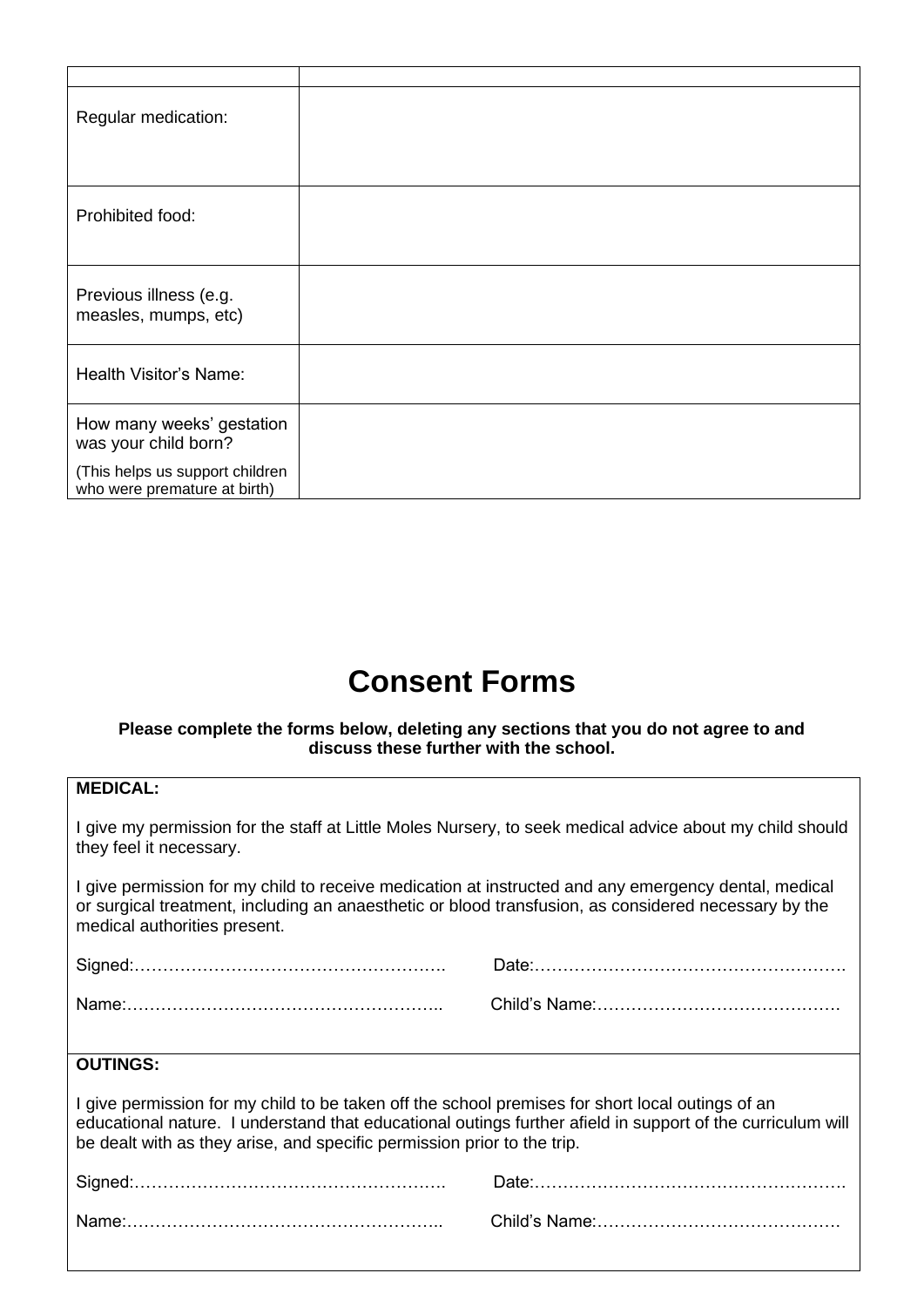| <b>HEAD LICE AND SUN CREAM:</b>                                                                                                                                                                                                                                              |  |  |
|------------------------------------------------------------------------------------------------------------------------------------------------------------------------------------------------------------------------------------------------------------------------------|--|--|
| I agree to a member of school staff checking my child's hair for head lice, if necessary, and to apply<br>sun cream if I provide it.                                                                                                                                         |  |  |
|                                                                                                                                                                                                                                                                              |  |  |
|                                                                                                                                                                                                                                                                              |  |  |
|                                                                                                                                                                                                                                                                              |  |  |
| JEWELLERY (INCLUDING EARRINGS) AND WATCHES:                                                                                                                                                                                                                                  |  |  |
| It is the policy that children must not wear any jewellery in nursery. Special permission can be<br>obtained if a child needs to wear an S.O.S medallion for medical reasons. No hoops, ring or dangling<br>earrings can be worn. The only permitted style is "small studs". |  |  |
|                                                                                                                                                                                                                                                                              |  |  |
|                                                                                                                                                                                                                                                                              |  |  |
|                                                                                                                                                                                                                                                                              |  |  |

## **Additional Security Password**

As a parent/carer we ask you to provide us with a password to be used should anyone else (regardless of whether they are on the contact list) come to collect your child, other than yourself, they will be asked for the password.

If the person collecting your child does not have the password, we will **not** allow your children to leave the premises until such time as we are able to contact you.

Please complete and sign below to confirm you understand the above and provide us below with the password.

Thank you.

**PASSWORD:***…………………………………………..*

I/We understand the above information regarding the password. I/We will keep the password secure and will only give it to those people who will pick up my/our children.

I/We and the person picking our children up understand that verbal abuse towards staff will not be tolerated.

Signed:……………………………………………………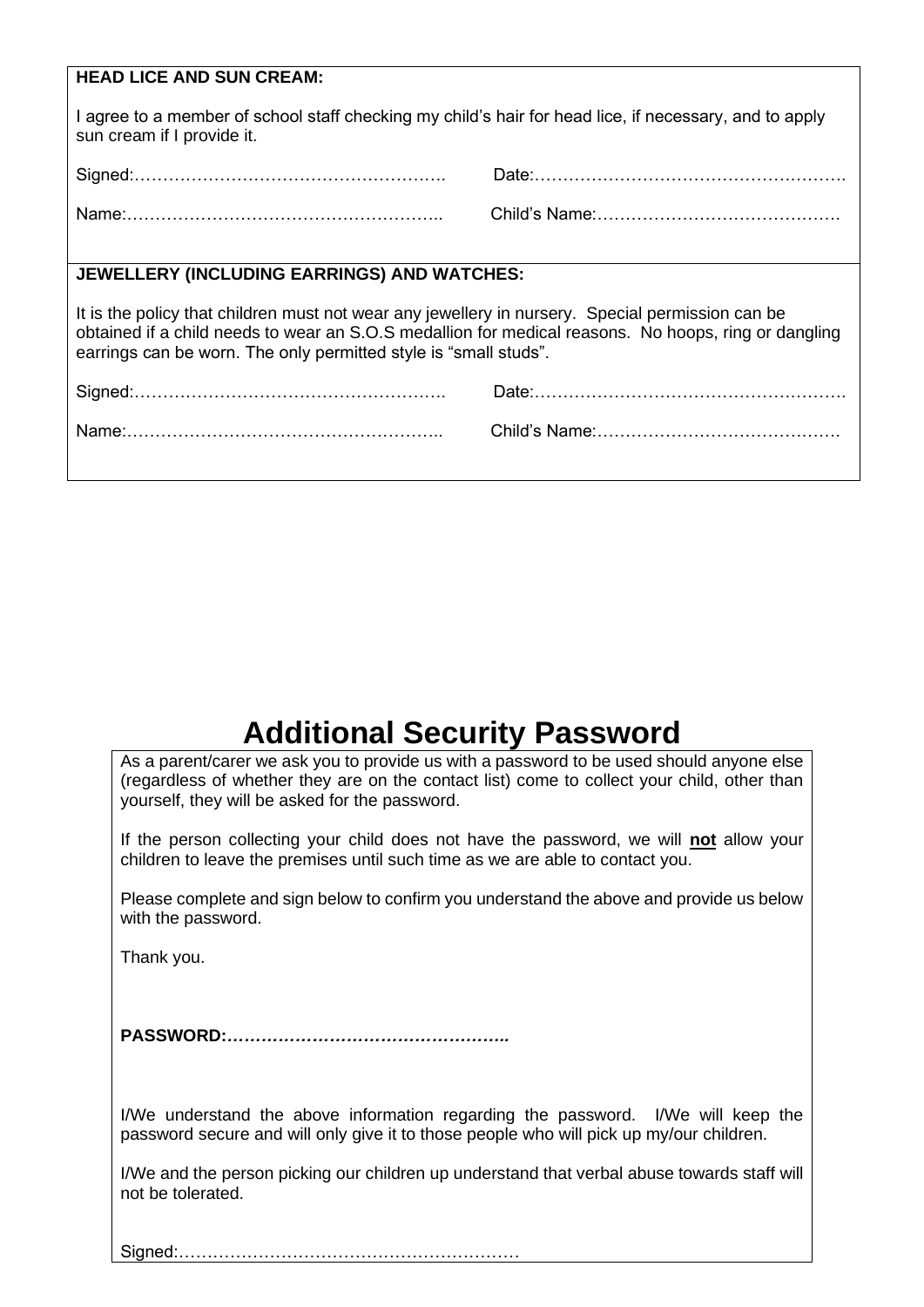## **Home / Nursery Agreement**

**The nursery will provide the highest quality of education, care and preparation for life in a happy, stimulating, exciting and well-disciplined environment.**

#### **The Nursery Will:**

- Be welcoming and open to all parents, involving you in all aspect of school life
- Provide a happy, secure and well-disciplined learning environment for your child
- Enforce our behaviour policy fairly
- Offer a high standard of teaching
- Ensure your child's safety whilst at school
- Keep you informed of your child's progress and achievements through consultation meetings, reports and assemblies
- Contact you promptly with any concerns we may have as and when they arise
- Deal promptly with any concerns or complaints you bring to our attention

#### **Signed and agreed by Mrs Smith, Principal**

#### **The Parents Will:**

● Ensure my/our child attend nursery regularly and on time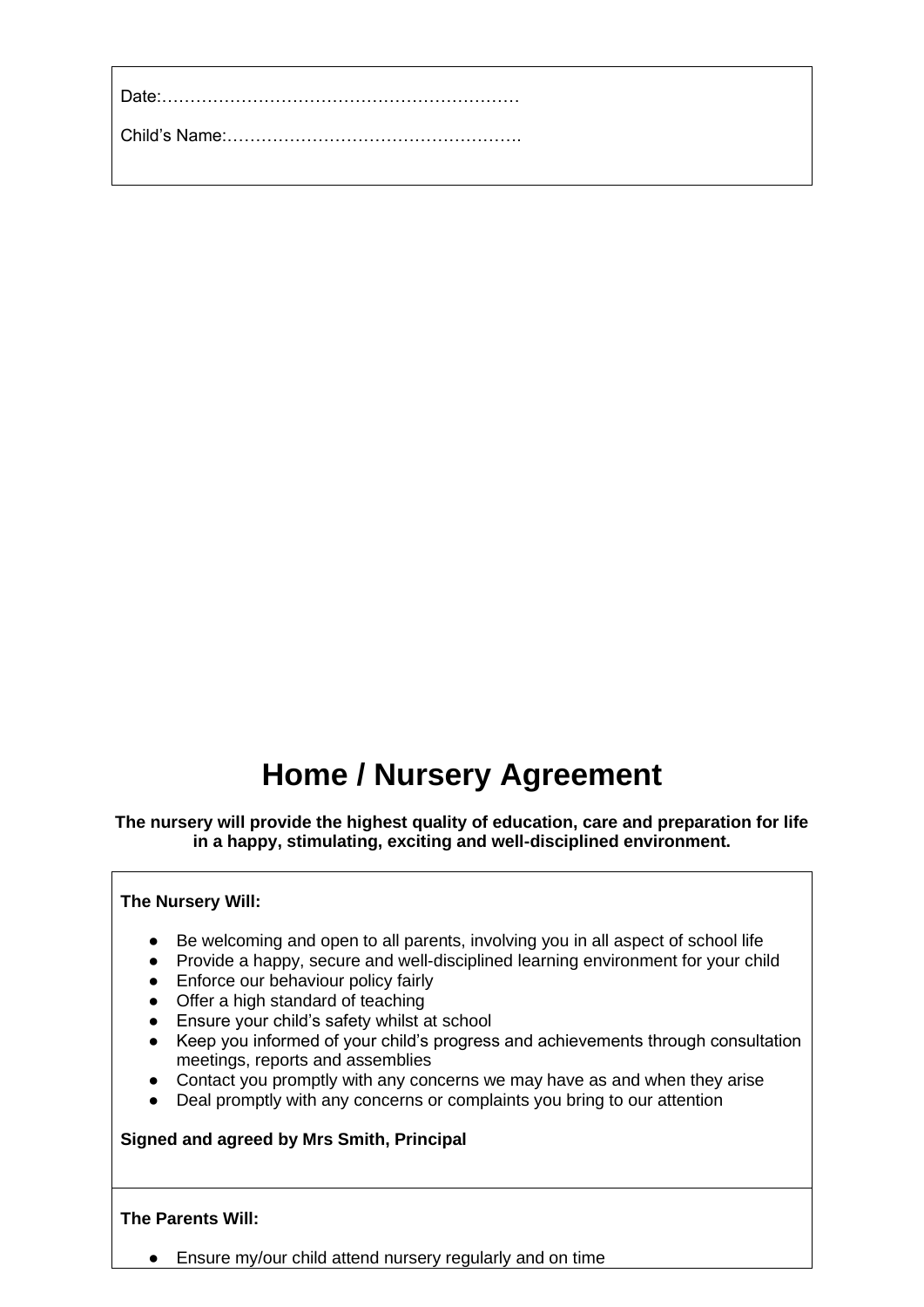- Ensure my/our child wears nursery uniform
- Ensure my/our child follows nursery rules
- Support the nursery behaviour policy
- Inform the nursery promptly of anything which may affect myour child's behaviour or performance at nursery
- Attend open evenings and read newsletters
- Advise nursery of change to telephone numbers and contact details
- Behave in an appropriate manner at all times whilst on nursery premises

**Signed ………………………………………………………………..Parent/Guardian**

**Date: …………………………………………………………………..**

### **Requested Sessions:**

| <b>Required Start Date.</b><br>(After third birthday)                        |                                 |
|------------------------------------------------------------------------------|---------------------------------|
|                                                                              | (Please tick AM or PM)          |
| <b>Please state which</b><br>sessions you<br>require:                        | $AM$ $\Box$ PM $\Box$<br>Monday |
| <b>AM Sessions</b>                                                           | PM<br>Tuesday<br>AM             |
| $9.00am - 12.00pm$                                                           | PM<br>Wednesday AM              |
| <b>PM Sessions</b><br>$12.30pm - 3.30pm$                                     | Thursday AM<br>PM               |
|                                                                              | AM<br>PM<br>Friday              |
|                                                                              |                                 |
| Does your child<br>already attend<br>another setting?<br>If yes, please name | Yes/No                          |
| the other setting                                                            |                                 |
|                                                                              |                                 |